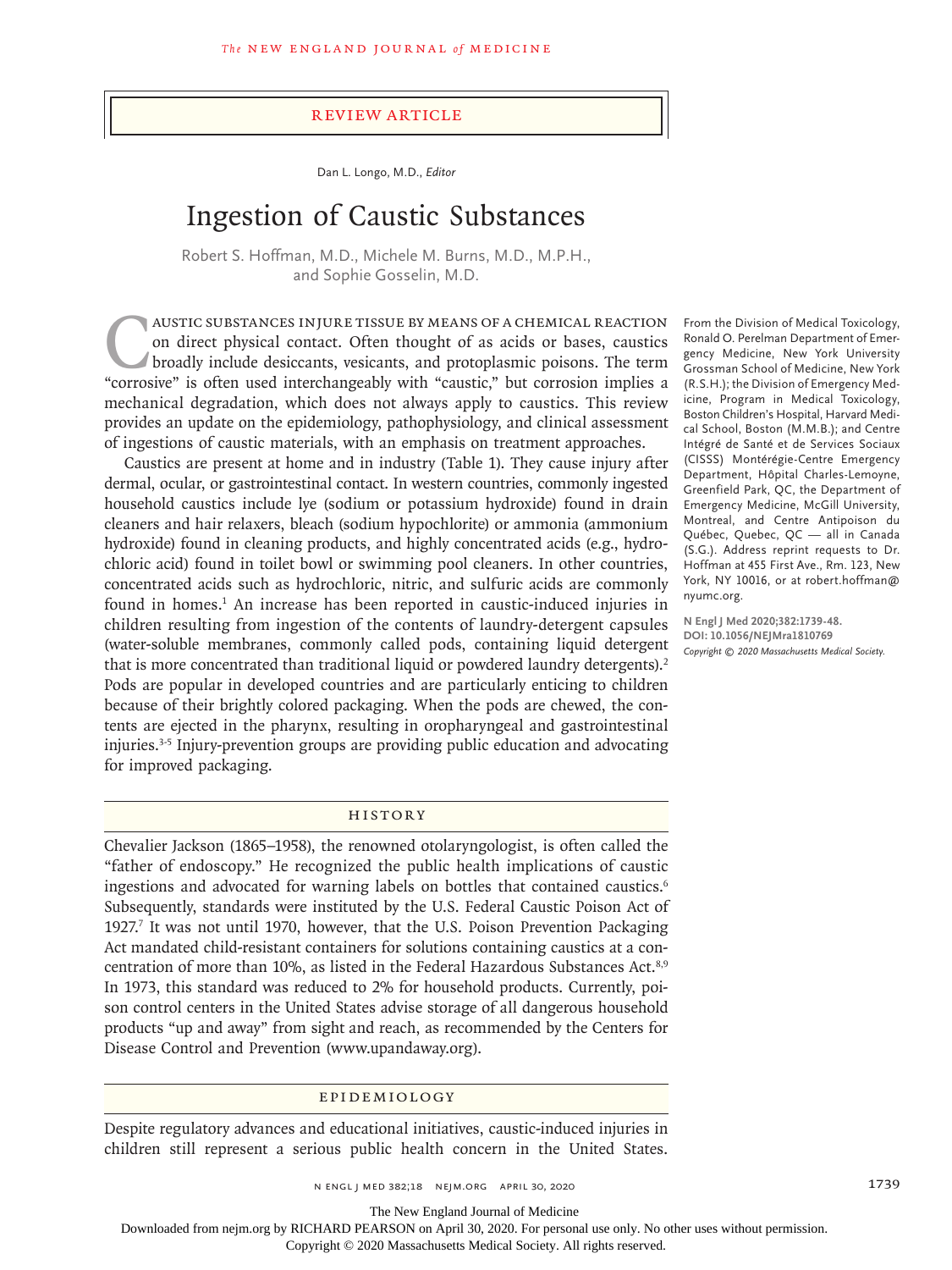| Table 1. Common Caustic Substances and Their Uses.   |                                                             |  |
|------------------------------------------------------|-------------------------------------------------------------|--|
| Chemical                                             | <b>Common Uses</b>                                          |  |
| <b>Classic alkalis</b>                               |                                                             |  |
| Ammonium hydroxide                                   | General cleaner and grease remover                          |  |
| Sodium hydroxide or potassium<br>hydroxide           | Drain opener, oven cleaner, hair relaxer,<br>grease remover |  |
| Sodium hypochlorite                                  | Bleach, swimming pool chlorinator                           |  |
| Classic acids                                        |                                                             |  |
| Acetic acid                                          | Food pickling, photographic stop bath                       |  |
| Hydrochloric acid                                    | Toilet bowl cleaner, mold and mildew<br>remover             |  |
| Oxalic acid                                          | Metal polish                                                |  |
| Phosphoric acid                                      | Rust remover                                                |  |
| Selenous acid                                        | Gun bluing agent                                            |  |
| Sulfuric acid                                        | Drain opener, large lead-acid batteries                     |  |
| Miscellaneous or unique caustics                     |                                                             |  |
| Cationic detergents<br>(e.g., benzalkonium chloride) | Surface cleaner, preservative                               |  |
| Hydrofluoric acid                                    | Rust and graffiti remover                                   |  |
| Hydrogen peroxide                                    | Surface and food cleaner                                    |  |
| Phenol                                               | Surface disinfectant                                        |  |
| Zinc chloride                                        | Soldering flux                                              |  |

Nearly 1000 children with caustic ingestions are hospitalized each year, for an average of 4 days, at direct hospital costs of more than \$22 million.10 Caustic exposures can be divided on the basis of intention. Exposures in children are best characterized as exploratory ingestions and typically involve small amounts. The unfortunate exceptions are the rare but dramatic alkali ingestions reported as manifestations of child abuse. $11,12$ In contrast, adolescents and adults usually ingest larger volumes in deliberate attempts at selfharm. These intentional ingestions are usually more severe. A 1980 study of 214 caustic ingestions showed that 39% of children younger than 6 years of age were hospitalized, but only 8% required treatment. In contrast, 48% of adults were admitted, and 81% required treatment.<sup>13</sup> The 2018 annual report of the American Association of Poison Control Centers (AAPCC) noted that household cleaners ranked second among all exposures to poisons and foreign bodies, accounting for  $9\%$  of the total.<sup>14</sup> It is noteworthy that not all cleaning substances are caustic and

that the AAPCC data reflect a focus on prehospital exposures. According to that annual report, a total of 103,387 exposures were in children 5 years of age or younger and 64,340 were in adults, although the numbers of exposures to caustics were not specified.

Caustic ingestions are also a worldwide public health problem. Young children in western and southern Africa are injured when caustic soda (sodium hydroxide) is stored in soft-drink and water bottles that are open and accessible.<sup>15</sup> The authors of a study in Iran reported that 68.3% of unintentional caustic ingestions by children occurred in the kitchen, and they emphasized the need for public education and safe chemical storage.16 A study in Great Britain examined the toxic effects associated with direct ingestion of oven-cleaning products and ingestion of food contaminated by these products.17 In a retrospective cross-sectional study of deliberate selfpoisoning in Tunisia, the majority of patients were women 20 to 29 years old, and caustics were used in 5.5% of cases.<sup>18</sup> Similarly, women commonly use caustics to commit suicide in countries such as China, India, Pakistan, Bangladesh, and Sri Lanka.19 In Taiwan, 48% of 273 adult suicide attempts involved industrial cleaners. Acid ingestion is more common in Asia than in western countries.<sup>20</sup> In Iran, hydrochloric acid accounts for almost 70% of caustic ingestions by adults.21

#### Pathophysiology

The most common classification of causticinduced injuries is dichotomous, with acids or alkalis defined according to pH. In general, acids with a pH of less than 2 and alkalis with a pH of more than 12 cause the most extensive injury. However, pH alone does not explain why caustics cause different degrees of injury. The titratable acid or alkaline reserve (TAR) quantifies the amount of acid or base ion that the body's physiologic response donates to injured tissues to return them to physiologic pH.<sup>22</sup> Most neutralization reactions are exothermic, and the heat released adds to the injury. Since the TAR is not known in clinical settings, a sound chemical risk assessment for most products can be based on the pH, concentration, volume ingested, and

The New England Journal of Medicine

Downloaded from nejm.org by RICHARD PEARSON on April 30, 2020. For personal use only. No other uses without permission.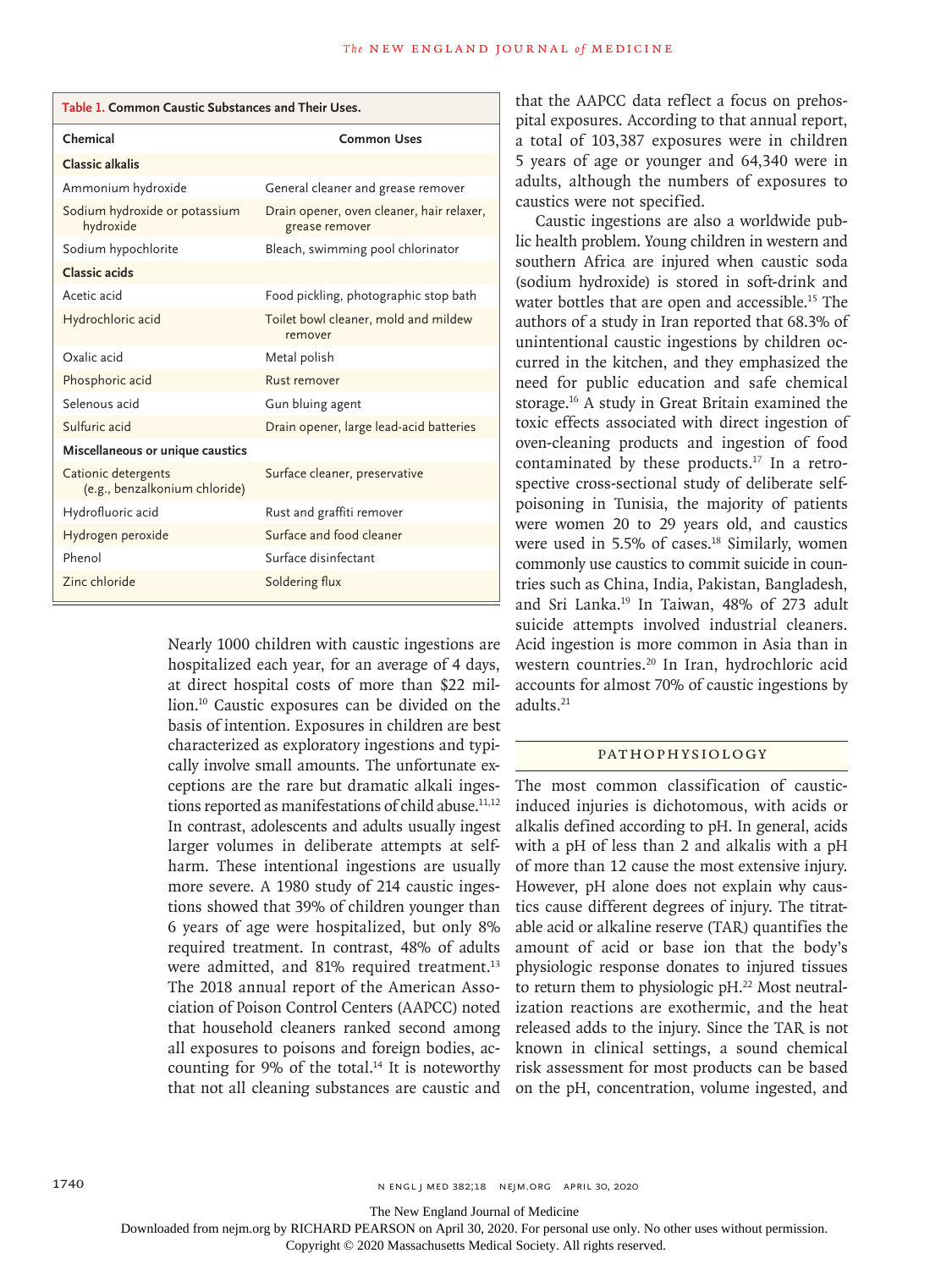duration of tissue contact, as well as the bodysurface area affected if the skin is involved. Alkalis damage tissue by saponifying fats. The resultant liquefaction necrosis creates a gelatinous substance, allowing further penetration and extending tissue damage. In contrast, acids denature proteins through coagulation necrosis. The coagulum is thought to prevent the acid from reaching deeper tissues, thus limiting the damage. Despite this property, acid ingestions can cause severe injury and death.

Hydrofluoric acid causes injury not only by releasing hydrogen ions, which is typical of an acid, but also through direct cellular injury from the highly electronegative fluoride ions. The free fluoride binds rapidly available cations such as calcium and magnesium, resulting in life-threatening hypocalcemia and hypomagnesemia. Hyperkalemia also results from cell death. Further discussion of these systemic toxic effects is beyond the scope of this review.

#### Clinical Effects

Clinical effects of caustic ingestions are divided into immediate, delayed, and remote manifestations. The organ systems most involved are the eyes, skin, airway, and gastrointestinal tract. Pain is often immediate, followed by loss of function. Common manifestations include swelling of the tongue and mouth, drooling, and vomiting. Bleeding can be severe if the injury involves erosion of a vessel. Swelling of the airway causes stridor, respiratory compromise, and changes in the voice. Perforation of the esophagus can lead to mediastinitis, and perforation of the stomach or bowel can lead to peritonitis. In the latter case, perforation is often not initially accompanied by classic peritoneal findings on physical examination.

Both delayed and remote complications occur in survivors of an acute episode. Ocular and dermal injuries have cosmetic and functional implications. Esophageal strictures occur over a period of weeks to months, leading to chronic pain and malnutrition. In one case series, 20% of children had strictures at 3 months of follow-up, $23$  although most studies report a lower incidence. Some strictures progress to esophageal carcinoma, with latency measured in decades.<sup>24-27</sup>

## ASSESSMENT AND Prognostication

In clinically unstable patients, assessment starts with the patient's level of consciousness and an evaluation of the airway (Fig. 1). Once the airway has been cleared or stabilized, further assessment can proceed. Variables common to any clinical assessment of toxicologic risk are analyzed: intent, exact substance or category of substance, concentration, dose, timing, and coingestants. The presence of any symptoms such as vomiting, coughing, choking, or abdominal pain should be noted. Decontamination procedures performed before a patient's arrival at the emergency department, such as induced emesis, dilution, or irrigation, should also be noted. Developmental milestones must be assessed in cases of ingestions in children, to determine whether their age matches their ability to obtain access to a given product. For example, the pincer grasp is typically present by 9 months of age, whereas the ability to unscrew the lid of a bottle does not develop until approximately 2 years of age.

In most jurisdictions, prehospital personnel are instructed to bring product containers from the home to the hospital or to obtain the material safety data sheets if the ingestion occurred in the workplace. However, because of the risk of upper-airway compromise and gastrointestinal perforation, time-consuming efforts to identify the exact substance should be delegated to ancillary personnel or deferred until the patient has been completely evaluated and stabilized.

The remainder of the examination focuses on potential tissue injuries. With all ingestions in children and with ingestions in adults that involve vomiting, the face must be examined for signs of spills or splash injuries. Although it is somewhat intuitive that burns on the cheeks or lips or in the oropharynx are suggestive of lower gastrointestinal injury, this is inconsistent with published data. In fact, the absence of facial or oral findings is associated with endoscopic evidence of gastroesophageal injury in more than one third of children.29 Similarly, because of hand-to-mouth behavior and the small amounts ingested by children, the presence of oropharyngeal injuries does not guarantee abnormal gastroesophageal endoscopic findings. However, in our

The New England Journal of Medicine

Downloaded from nejm.org by RICHARD PEARSON on April 30, 2020. For personal use only. No other uses without permission.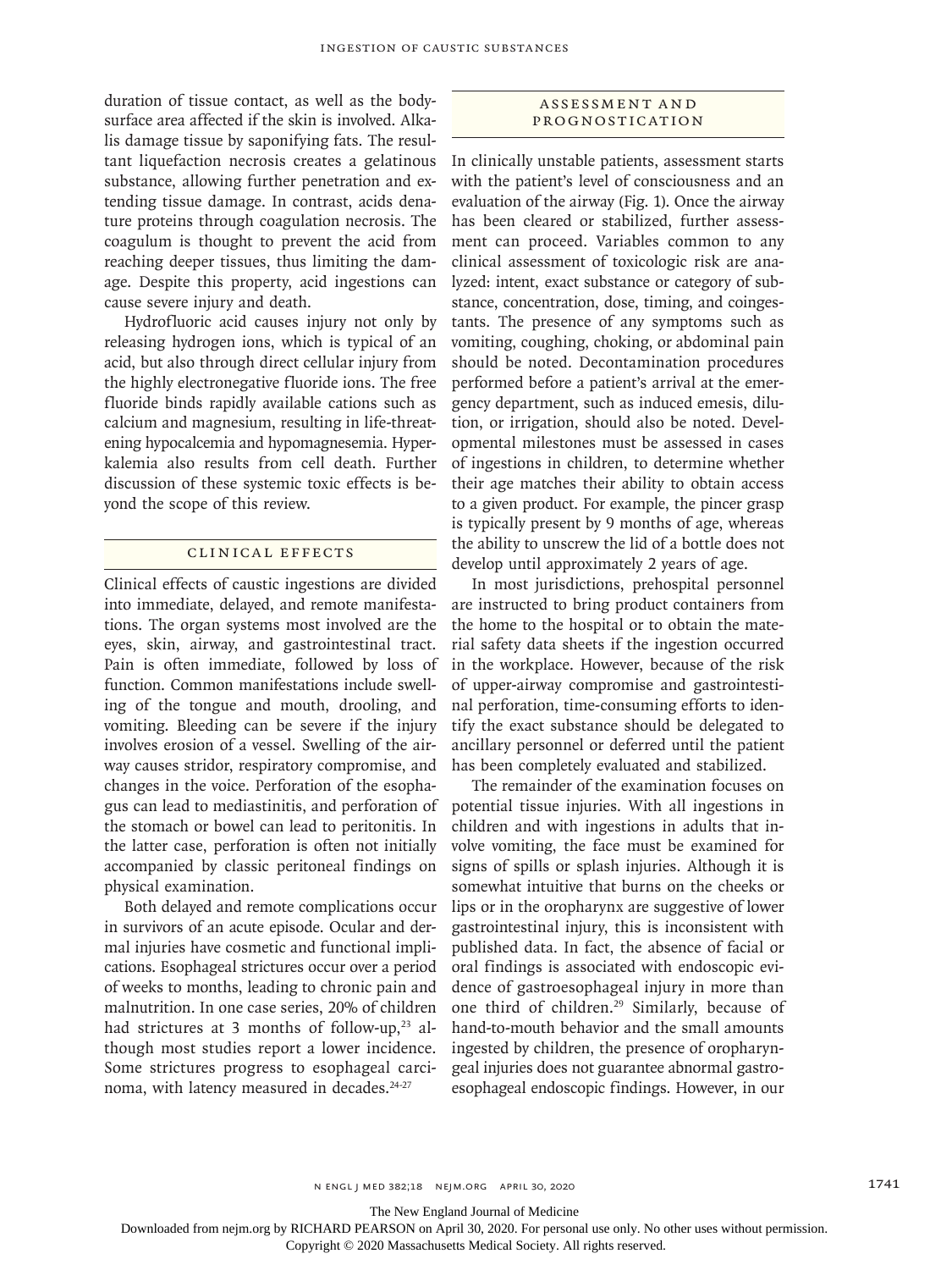

In all cases of caustic ingestion, the airway should be assessed initially and protected if necessary. If endoscopy is not rapidly available and severe injury is strongly suspected, obtain a contrast-enhanced computed tomographic (CT) study. The Usta protocol consists of methylprednisolone (1 g per 1.73  $m^2$  of body-surface area per day, given intravenously for 3 days) plus ranitidine (4 mg per kilogram of body weight per day in children or the standard adult dose in adults, given intravenously) plus ceftriaxone (100 mg per kilogram per day in children or the standard adult dose in adults, given intravenously).<sup>28</sup> NPO denotes nothing by mouth, and TPN total parenteral nutrition.

> experience, when oropharyngeal findings are present in adults with intentional ingestions, there is a high likelihood of gastroesophageal injury.

Standard laboratory tests indicated in any critically ill patient are recommended for those with caustic ingestions but are unlikely to influence treatment. One possible exception is the presence of a metabolic acidosis. In the case of ficity. alkali ingestion, acidemia or hyperlactatemia is

acid ingestions, an acidemia also results from direct absorption of the acid and associated anion. This produces a non–anion-gap acidemia with hydrochloric acid and an elevated aniongap acidemia with other acids. A chest radiograph with the patient in an upright position can show free air in the abdomen resulting from perforation, but with poor sensitivity and speci-

likely to be indicative of clinically significant was routinely performed in a child with an extissue injury. Although this may also be true for ploratory alkali ingestion because of the per-At one time, esophagogastroduodenoscopy

The New England Journal of Medicine

Downloaded from nejm.org by RICHARD PEARSON on April 30, 2020. For personal use only. No other uses without permission.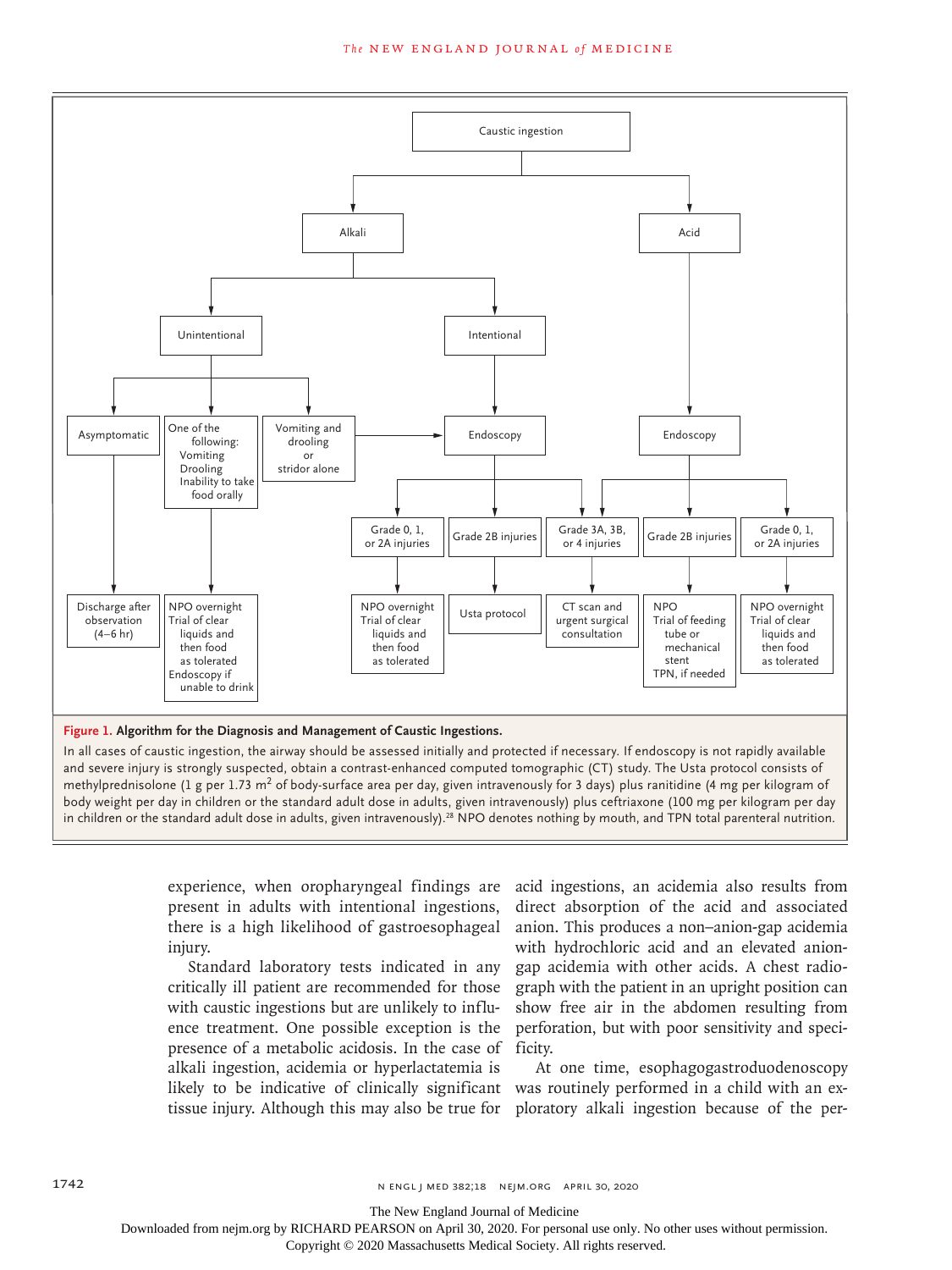ceived inability to identify injury on the basis of signs and symptoms.<sup>30</sup> This practice is no longer necessary. In a landmark study by Crain and colleagues, only children with both vomiting and drooling or with stridor alone had clinically significant injuries.<sup>31</sup> Children with no symptoms or with only vomiting or drooling had no more than a grade 1 injury. In contrast, half the children with both vomiting and drooling or with stridor alone had grade 2 or more severe injuries. Strictures ultimately developed in 4% of the children, all of whom would have been correctly evaluated endoscopically with the use of a decision rule based on the presenting symptoms.31 For children with only vomiting or drooling and those who refuse to drink, overnight observation is routine, and endoscopy is performed only if symptoms persist and the child remains unable to take oral fluids (Fig. 1). Decades of clinical work at poison control centers support this watchful observation period for asymptomatic or minimally symptomatic children with alkali ingestions, thereby allowing judicious resource allocation and reducing the procedural risks involved with mandatory endoscopy. Unfortunately, this approach applies neither to acid ingestions nor to adults with intentional caustic ingestions.

Endoscopy should be performed in the first 24 to 48 hours after ingestion, since wound softening increases the risk of perforation. Injuries should be graded with the use of standardized terminology as described by Zargar et al.<sup>32</sup> (Table 2 and Fig. 2). For patients who are too ill to undergo endoscopy, contrast-enhanced computed tomography (CT) is an acceptable diagnostic alternative.33 Besides being both rapidly available in many institutions and noninvasive, contrastenhanced CT provides the additional benefits of evaluating the serosal surface of the gastrointestinal tract and identifying subtle and early evidence of perforation.

#### TREATMENT

# **Emergency Management**

After caustic ingestion, a person's most immediate risk to life is loss of the airway, which can occur from direct contact during swallowing or emesis or from edema that extends locally from an injured esophagus. Because of the rapid pro-

| Table 2. Common Classification of Caustic-Induced Gastrointestinal Injuries<br>and Prognoses. |                                                                                                                                    |                                                                                     |
|-----------------------------------------------------------------------------------------------|------------------------------------------------------------------------------------------------------------------------------------|-------------------------------------------------------------------------------------|
| Grade                                                                                         | <b>Findings</b>                                                                                                                    | Prognosis                                                                           |
| $\Omega$                                                                                      | Normal                                                                                                                             | Complete recovery                                                                   |
| 1                                                                                             | Edema and erythema                                                                                                                 | Complete recovery                                                                   |
| 2A                                                                                            | Friability, hemorrhage, and<br>superficial ulcerations                                                                             | Stricture unlikely                                                                  |
| 2B                                                                                            | Deep ulcerations (either discrete<br>or circumferential), in addition<br>to friability, hemorrhage, and<br>superficial ulcerations | High risk of stricture, low risk<br>of perforation                                  |
| 3A                                                                                            | Small, scattered areas of necrosis                                                                                                 | High risk of stricture, greater<br>risk of perforation than with<br>grade 2B injury |
| 3B                                                                                            | Extensive necrosis                                                                                                                 | High risk of perforation and<br>strictures                                          |
| $\overline{4}$                                                                                | Perforation                                                                                                                        | Often fatal                                                                         |

gression of many injuries, particular attention should be paid to the inability to control oral secretions or a change in voice, indicating impending airway compromise. In one case series, 12% of children required intubation.<sup>34</sup> By comparison, a study of ingestions in adults showed that 50% of patients required intubation, with 21% of intubated patients considered to have difficult airways.<sup>35</sup> Because the safety of further evaluation with CT or endoscopy depends on airway security, we recommend placement of a definitive airway at the first sign of a change in voice, an inability to tolerate secretions, stridor, or other markers of potential airway compromise. Accepted guidelines for patients with difficult airways should be followed.36

Although it is tempting to focus on injuries to the aerodigestive tract after caustic ingestions, potential injuries to the skin and eyes that may result from splashes, spills, or emesis also need to be considered. Clothing should be removed and exposed, and the skin irrigated with copious amounts of water. Immediate irrigation of the eyes is indicated when ocular exposure is suspected, followed by advanced management in consultation with an ophthalmologist.<sup>37</sup> The standard toxicologic principles of gastrointestinal decontamination do not apply to patients with caustic ingestions, since clinical attempts to empty the stomach can potentially increase injury. In addition, activated charcoal does not adsorb caustics, and adherent particles of acti-

n engl j med 382;18 nejm.org April 30, 2020 1743

The New England Journal of Medicine

Downloaded from nejm.org by RICHARD PEARSON on April 30, 2020. For personal use only. No other uses without permission.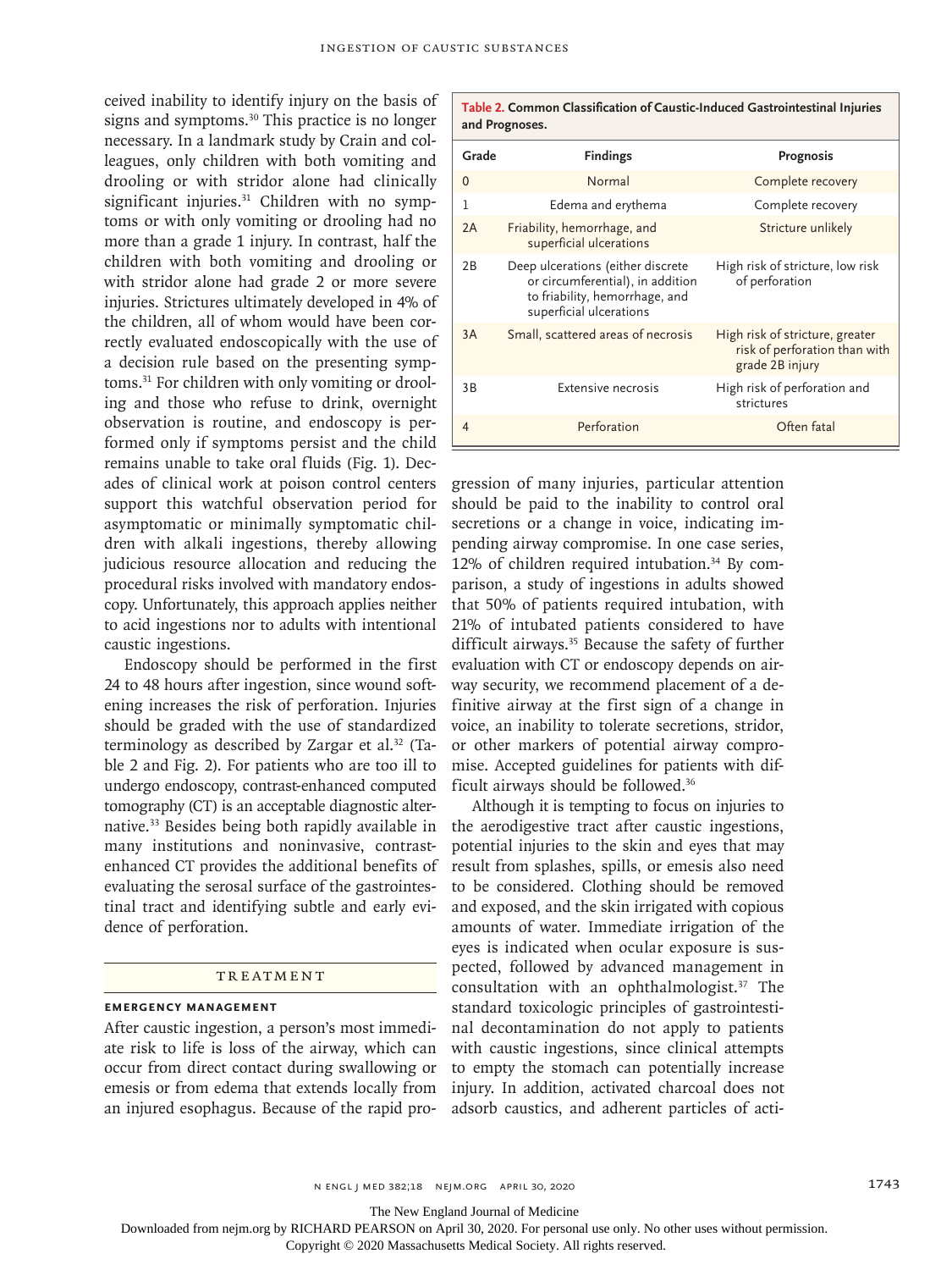

are associated with a high risk of stricture and a low risk of perforation.

vated charcoal will obscure endoscopic visualization. Although blind nasogastric-tube insertion has occasionally been recommended for acid ingestions<sup>38</sup> and is still performed by one third this risk might be overstated, $40,41$  the clinical of international experts,<sup>39</sup> there is no evidence to

support the efficacy or safety of this procedure. Further concerns over distention-induced injury Similarly, although dilution and neutralization are theoretically beneficial, thermal injury is possible from the heat of neutralization. Even if benefit of neutralization has never been shown.

The New England Journal of Medicine

Downloaded from nejm.org by RICHARD PEARSON on April 30, 2020. For personal use only. No other uses without permission.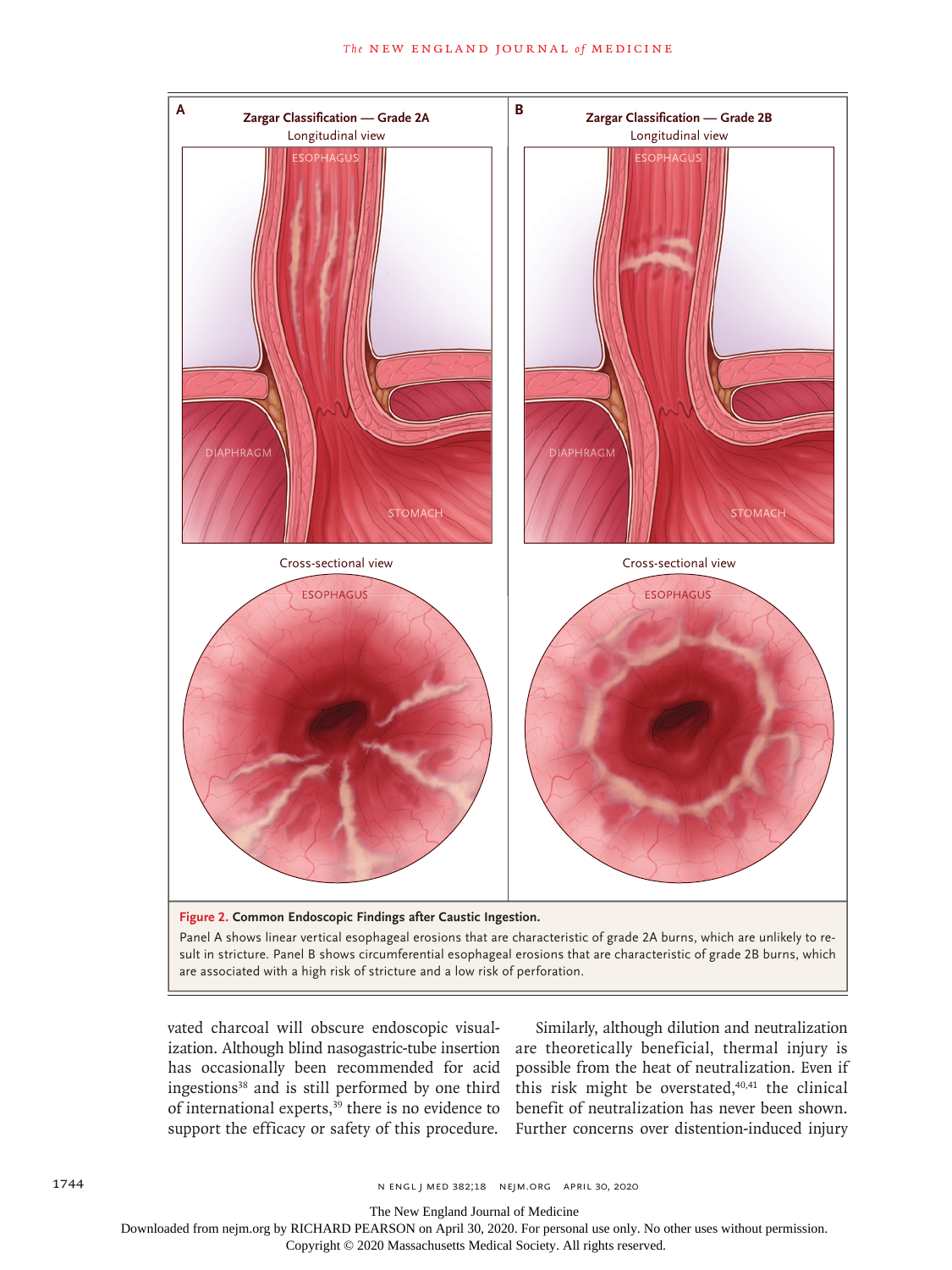of damaged tissues caused by gas generated during neutralization and the risk of emesis prevent recommendations for neutralization at this time. A single exception would be the use of water immediately after ingestion (usually at home) to irrigate adherent materials in the oropharynx or esophagus if the patient can swallow, speak clearly, and breathe without difficulty. Early irrigation is likely to be most useful for ingestion of powdered caustics, which can prolong injury by adhering to tissues.

As with thermal cutaneous burns, assessment and maintenance of fluid and electrolyte balance are essential. Strict monitoring of hemodynamics is recommended, since many patients are unable to take oral fluids and insensible fluid losses are associated with extracellular fluid shifts in response to tissue injury. Parenteral analgesics are often required for the severe pain of oropharyngeal injuries. There is no evidence to support routine use of therapies or investigations in all patients, although the use of proton-pump inhibitors and antibiotic agents is common.<sup>42</sup> A decision to perform surgical débridement is based on evidence of full-thickness tissue injury, perforation, or hemodynamic instability.43

# **Glucocorticoid Therapy**

Early investigations showed that glucocorticoids impair wound healing and scar formation. Recognizing that a stricture is an esophageal scar, Rosenberg and coworkers administered cortisone in rabbits with sodium hydroxide–induced esophageal injuries. Although many treated animals succumbed to infection, the survivors had a reduction in stricture severity.44 In a subsequent experiment, animals treated with both cortisone and penicillin survived longer and had less severe strictures.45 Largely on the basis of these data, many patients with alkaline esophageal injuries received prolonged courses of high-dose glucocorticoids and antibiotics. Reported benefits were anecdotal at best, whereas the complications of prolonged immunosuppression were well documented.<sup>46,47</sup> After nearly 40 years of this practice, the routine use of prolonged glucocorticoid therapy was called into question when a landmark controlled trial failed to show a benefit in children with alkaline injuries.<sup>47</sup> Unfortunately, this trial included patients with all grades of injury and was underpowered to detect a clinical benefit. A similarly designed and powered study that included children with acid ingestions and those with alkali ingestions failed to show a benefit of prolonged glucocorticoid therapy in either group.<sup>48</sup> Although several analyses of pooled data attempted to delineate a subpopulation of patients who might benefit from prolonged glucocorticoid administration,<sup>49-51</sup> no such population was identified, and the use of glucocorticoid therapy fell out of favor.

Since then, however, an interest in glucocorticoids has been rekindled. Usta and colleagues randomly assigned children with grade 2B esophageal injuries to 3 days of methylprednisolone  $(1 \text{ g per } 1.73 \text{ m}^2 \text{ of body-surface area per day})$  or placebo, plus 1 week of ceftriaxone and ranitidine.28 When analyzed either visually with endoscopy or functionally by means of barium swallow, a significant benefit was reported in the methylprednisolone group. The methylprednisolone-treated children also had a shorter duration of parenteral nutrition. No complications were noted. The unique design of this study suggests that patients with grade 2B injuries, who have a high risk of progression to stricture and a low risk of perforation, are most likely to benefit from — and least likely to be harmed by — the wound-softening effects of glucocorticoid therapy (Table 2). In addition, the shortened course of therapy is expected to mitigate the complications associated with immunosuppression. This approach is supported by a survey of international experts, 54% of whom would administer glucocorticoids in at least a subgroup of patients.39 It should be noted, however, that one consensus conference recommended that glucocorticoids not be used.43 Although we recognize that further research is needed, it is our opinion that the relatively benign regimen of 3 days of methylprednisolone therapy is reasonable in patients with grade 2B alkaline esophageal injuries. This recommendation is in agreement with a recent pediatric guideline<sup>52</sup> (Fig. 1).

### **Other Pharmacotherapy**

Only two other pharmacotherapies for ingestion of caustics are supported by sufficient clinical data: sucralfate and mitomycin C. In a single case report, the administration of sucralfate was associated with atypically rapid healing.<sup>53</sup> A subsequent animal model showed that sucralfate had favorable healing properties as compared with placebo.<sup>54</sup> These effects were further sup-

The New England Journal of Medicine

Downloaded from nejm.org by RICHARD PEARSON on April 30, 2020. For personal use only. No other uses without permission.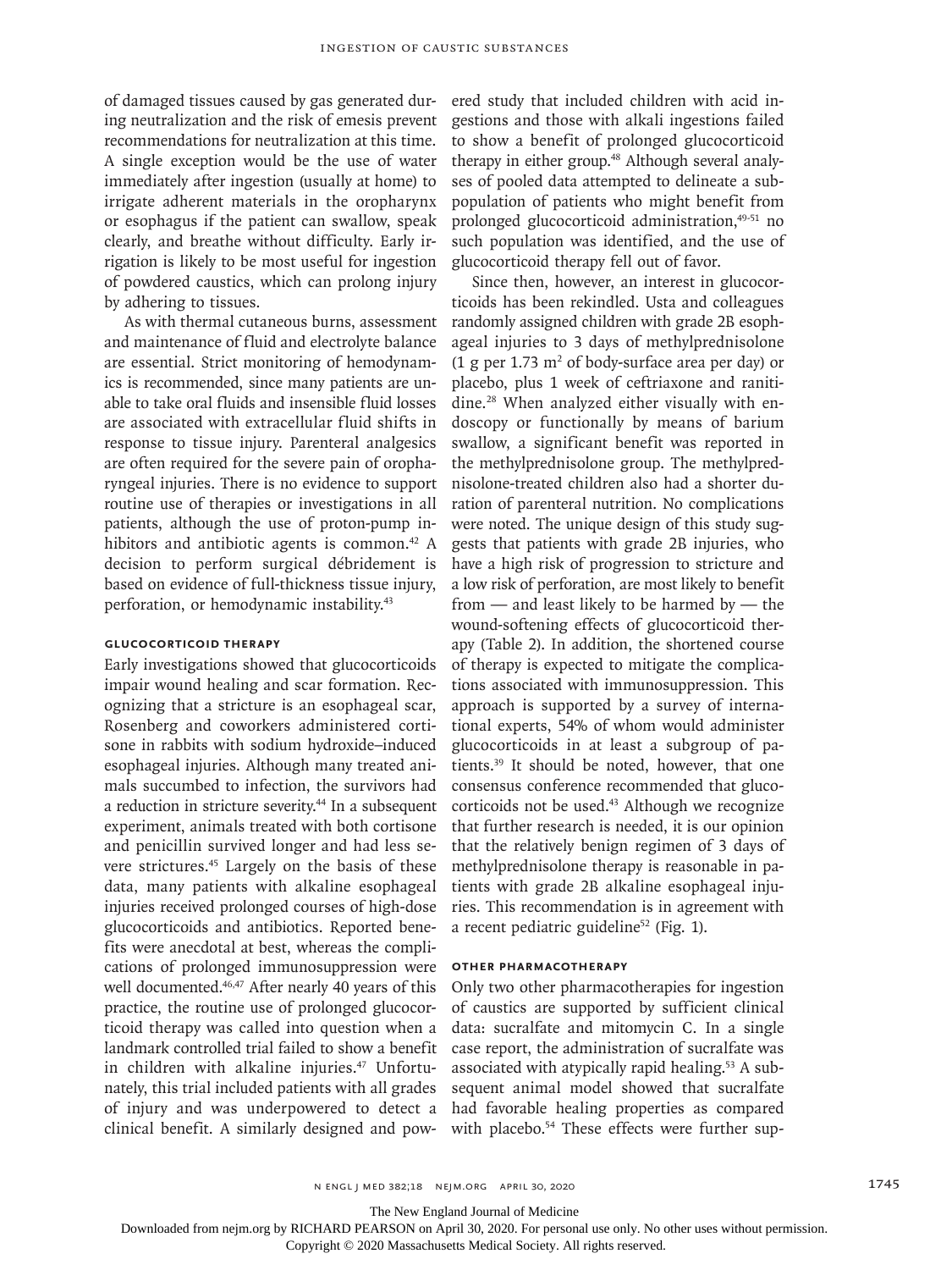ported when 15 patients with caustic-related esophageal injuries were randomly assigned to receive standard therapy (glucocorticoids, a proton-pump inhibitor, and antibiotics) with or without high-dose sucralfate therapy.<sup>55</sup> Concerns over randomization and concealment of group assignments complicated the interpretation of the data; however, the sucralfate group had significantly fewer symptomatic strictures (0 in 8 patients, vs. 6 in 7 patients who did not receive sucralfate).

Mitomycin C provides an alternative approach, minimizing the clinical effects of strictures by making them more amenable to mechanical dilation. Mitomycin C induces fibroblast apoptosis, reducing scarring.<sup>56</sup> In a randomized, blinded trial, 40 patients with caustic-induced strictures were given either endoscopically administered mitomycin C or placebo, with subsequent mechanical dilation.57 Patients treated with mitomycin C had a significant reduction in symptoms and required fewer dilations than the placebo group. The same authors reported impressive results in an open-label study involving patients with particularly long strictures.58 The beneficial effects of mitomycin C were also shown in children with long strictures that were refractory to standard approaches.<sup>59</sup> Although these trials reveal no evidence of acute toxic effects associated with mitomycin C and are therefore encouraging, one unanswered question is whether mitomycin C increases the long-term risk of malignant transformation because of its ability to damage DNA.

# **Stents and Mechanical Support**

The blind insertion of nasogastric tubes is contraindicated in patients with alkaline ingestions because of both the futility of gastrointestinal decontamination, since tissue injury occurs in minutes, $22,60$  and the likelihood of inducing trauma, bleeding, or perforation. However, the insertion of a nasogastric tube under direct endoscopic visualization offers several theoretical benefits. First, the tube may behave like a mechanical stent to ensure luminal patency, thereby limiting the formation or severity of subsequent strictures.61,62 In addition, if the stomach and duodenum are intact, the patient can be fed enterally, as opposed to receiving total parenteral nutrition. Seventy-two percent of experts noted that they would insert a nasogastric tube on the basis of endoscopic findings.39 Alternatively, the use of biodegradable stents, placed during either endoscopy or laparoscopy, shows promise for relieving dysphagia and limiting stricture formation.63-65 Unfortunately, neither the use of nasogastric tubes nor the use of biodegradable stents has been studied in controlled trials.

## Disposition

Children with exploratory ingestions who do not meet the criteria for endoscopy and children with negative endoscopies can be discharged after a short period of observation, typically 6 hours. Admission for a minimum of 24 hours is advisable for all other patients in order to assess their ability to tolerate oral nutrition. All patients with intentional ingestions require psychiatric evaluation. Patients with grade 1 or 2A lesions confirmed by endoscopy can be started on a clear-liquid diet. Oral feeding must usually be withheld from patients with grade 2B injuries for variable periods of time. Patients with grade 3 injuries are best cared for in monitored care units because of the likelihood of infection, perforation, and fluid and electrolyte abnormalities. Feeding should progress orally as tolerated, with the use of parenteral nutrition or distal feeding tubes when severe injuries preclude oral feeding.

## LONG-TERM PROGNOSIS and Follow-up

Asymptomatic children and patients with minimal injuries (grade 1 or 2A) do not require any specific follow-up. Patients with grade 2B or more severe injuries require periodic evaluation for the development of strictures. Strictures typically develop in the first 2 months but have been reported as early as 21 days after ingestion. Patients with grade 2B or 3 injuries are at increased risk for subsequent malignant transformation of the esophageal epithelium to adenocarcinoma or squamous-cell carcinoma.<sup>66</sup> This risk justifies yearly evaluations in such patients and all those in whom strictures develop, regardless of functional status. Adequate approaches to these evaluations are poorly defined, but direct visualization with endoscopy is recommended so that biopsies of suspicious lesions can be performed.

The New England Journal of Medicine

Downloaded from nejm.org by RICHARD PEARSON on April 30, 2020. For personal use only. No other uses without permission.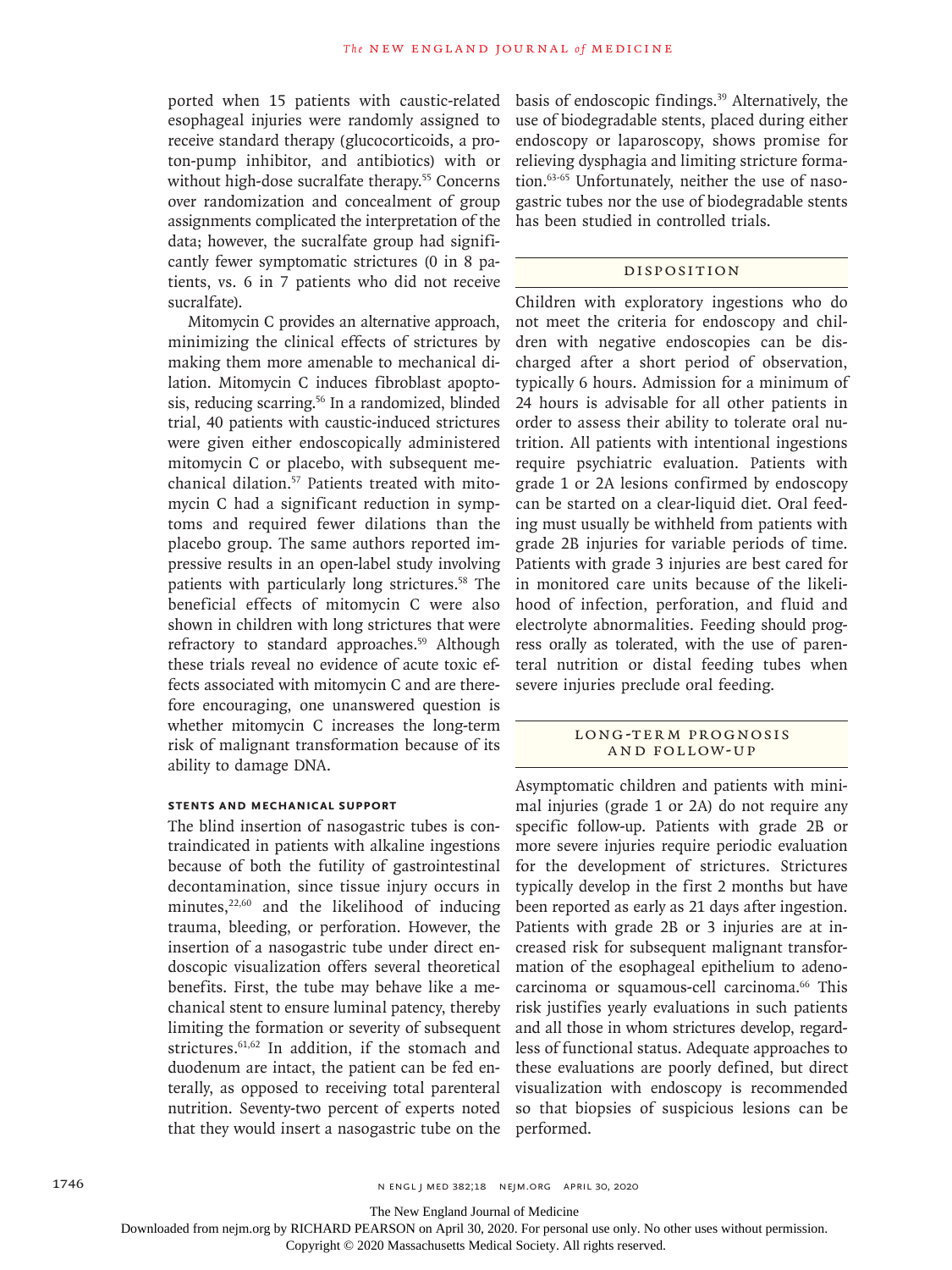#### Future Directions

Ingestions of caustic substances are a relatively uncommon but serious concern in the United States. For many other nations, however, they remain a consequential public health problem associated with substantial morbidity and mortality. Future efforts should focus on primary prevention of injury through public health interventions such as implementing safe packaging and storage, taking existing prognostic data on

children with minimal or asymptomatic ingestions of alkaline caustics and replicating the data in children with similar ingestions of acids, replicating the effects of short-course glucocorticoids, and improving understanding of mitigation measures such as mitomycin C and mechanical stenting.

No potential conflict of interest relevant to this article was reported.

Disclosure forms provided by the authors are available with the full text of this article at NEJM.org.

#### **References**

**1.** Zargar SA, Kochhar R, Nagi B, Mehta S, Mehta SK. Ingestion of corrosive acids: spectrum of injury to upper gastrointestinal tract and natural history. Gastroenterology 1989;97:702-7.

**2.** Scharman EJ. Liquid "laundry pods": a missed global toxicosurveillance opportunity. Clin Toxicol (Phila) 2012;50:725-6. **3.** Health hazards associated with laundry detergent pods — United States, May– June 2012. MMWR Morb Mortal Wkly Rep 2012;61:825-9.

**4.** Davis MG, Casavant MJ, Spiller HA, Chounthirath T, Smith GA. Pediatric exposures to laundry and dishwasher detergents in the United States: 2013-2014. Pediatrics 2016;137(5):e20154529.

**5.** Valdez AL, Casavant MJ, Spiller HA, Chounthirath T, Xiang H, Smith GA. Pediatric exposure to laundry detergent pods. Pediatrics 2014;134:1127-35.

**6.** Boyd AD. Chevalier Jackson: the father of American bronchoesophagoscopy. Ann Thorac Surg 1994;57:502-5.

**7.** The Federal Caustic Poison Act. Hearing on S 2320. 69th Congress, Second session (1927).

**8.** The Poison Prevention Packaging Act of 1970. 15 U.S.C. § 1471 (1970).

**9.** Federal Hazardous Substances Act. 15 U.S.C. §§1261−1278 (1970).

**10.** Johnson CM, Brigger MT. The public health impact of pediatric caustic ingestion injuries. Arch Otolaryngol Head Neck Surg 2012;138:1111-5.

**11.** Dine MS, McGovern ME. Intentional poisoning of children — an overlooked category of child abuse: report of seven cases and review of the literature. Pediatrics 1982;70:32-5.

**12.** Friedman EM. Caustic ingestions and foreign body aspirations: an overlooked form of child abuse. Ann Otol Rhinol Laryngol 1987;96:709-12.

**13.** Hawkins DB, Demeter MJ, Barnett TE. Caustic ingestion: controversies in management — a review of 214 cases. Laryngoscope 1980;90:98-109.

**14.** Gummin DD, Mowry JB, Spyker DA, et al. 2018 Annual report of the American Association of Poison Control Centers'

National Poison Data System (NPDS): 36th annual report. Clin Toxicol (Phila) 2019;57:1220-413.

**15.** Botwe BO, Anim-Sampong S, Sarkodie BD, Antwi WK, Obeng-Nkansah J, Ashong GG. Caustic soda ingestion in children under-5 years presenting for fluoroscopic examinations in an Academic Hospital in Ghana. BMC Res Notes 2015;8:684.

**16.** Dehghani SM, Bahmanyar M, Javaherizadeh H. Caustic ingestion in children in south of Iran: a two-year single center study. Middle East J Dig Dis 2018;10:31-4. **17.** Day RC, Bradberry SM, Sandilands EA, Thomas SHL, Thompson JP, Vale JA. Toxicity resulting from exposure to oven cleaners as reported to the UK National Poisons Information Service (NPIS) from 2009 to 2015. Clin Toxicol (Phila) 2017;55: 645-51.

**18.** Gharbaoui M, Ben Khelil M, Harzallah H, Benzarti A, Zhioua M, Hamdoun M. Pattern of suicide by self-poisoning in Northern Tunisia: an eleven-year study (2005-2015). J Forensic Leg Med 2019;61: 1-4.

**19.** Najafi F, Hasanzadeh J, Moradinazar M, Faramarzi H, Nematollahi A. An epidemiological survey of the suicide incidence trends in the southwest Iran: 2004- 2009. Int J Health Policy Manag 2013;1: 219-22.

**20.** Cheng HT, Cheng CL, Lin CH, et al. Caustic ingestion in adults: the role of endoscopic classification in predicting outcome. BMC Gastroenterol 2008;8:31.

**21.** Alipour Faz A, Arsan F, Peyvandi H, et al. Epidemiologic features and outcomes of caustic ingestions; a 10-year cross-sectional study. Emerg (Tehran) 2017;5(1): e56.

**22.** Hoffman RS, Howland MA, Kamerow HN, Goldfrank LR. Comparison of titratable acid/alkaline reserve and pH in potentially caustic household products. J Toxicol Clin Toxicol 1989;27:241-6.

**23.** Honar N, Haghighat M, Mahmoodi S, Javaherizadeh H, Kalvandi G, Salimi M. Caustic ingestion in children in south of Iran: retrospective study from Shiraz — Iran. Rev Gastroenterol Peru 2017;37:22-5.

**24.** Adam JS, Birck HG. Pediatric caustic ingestion. Ann Otol Rhinol Laryngol 1982;91:656-8.

**25.** Cowan T, Foster R, Isbister GK. Acute esophageal injury and strictures following corrosive ingestions in a 27year cohort. Am J Emerg Med 2017;35:488-92.

**26.** García Merino F, Martínez Caro A, García Vallés C. Caustic burns of the esophagus in childhood: our 14 years' experience. An Esp Pediatr 1988;29:293-7. (In Spanish.)

**27.** Wasserman RL, Ginsburg CM. Caustic substance injuries. J Pediatr 1985;107: 169-74.

**28.** Usta M, Erkan T, Cokugras FC, et al. High doses of methylprednisolone in the management of caustic esophageal burns. Pediatrics 2014;133:E1518-E1524.

**29.** Previtera C, Giusti F, Guglielmi M. Predictive value of visible lesions (cheeks, lips, oropharynx) in suspected caustic ingestion: may endoscopy reasonably be omitted in completely negative pediatric patients? Pediatr Emerg Care 1990;6: 176-8.

**30.** Gaudreault P, Parent M, McGuigan MA, Chicoine L, Lovejoy FH Jr. Predictability of esophageal injury from signs and symptoms: a study of caustic ingestion in 378 children. Pediatrics 1983;71: 767-70.

**31.** Crain EF, Gershel JC, Mezey AP. Caustic ingestion: symptoms as predictors of esophageal injury. Am J Dis Child 1984; 138:863-5.

**32.** Zargar SA, Kochhar R, Mehta S, Mehta SK. The role of fiberoptic endoscopy in the management of corrosive ingestion and modified endoscopic classification of burns. Gastrointest Endosc 1991;37: 165-9.

**33.** Ryu HH, Jeung KW, Lee BK, et al. Caustic injury: can CT grading system enable prediction of esophageal stricture? Clin Toxicol (Phila) 2010;48:137-42.

**34.** Cowan D, Ho B, Sykes KJ, Wei JL. Pediatric oral burns: a ten-year review of patient characteristics, etiologies and treatment outcomes. Int J Pediatr Otorhinolaryngol 2013;77:1325-8.

n engl j med 382;18 nejm.org April 30, 2020 1747

The New England Journal of Medicine

Downloaded from nejm.org by RICHARD PEARSON on April 30, 2020. For personal use only. No other uses without permission.